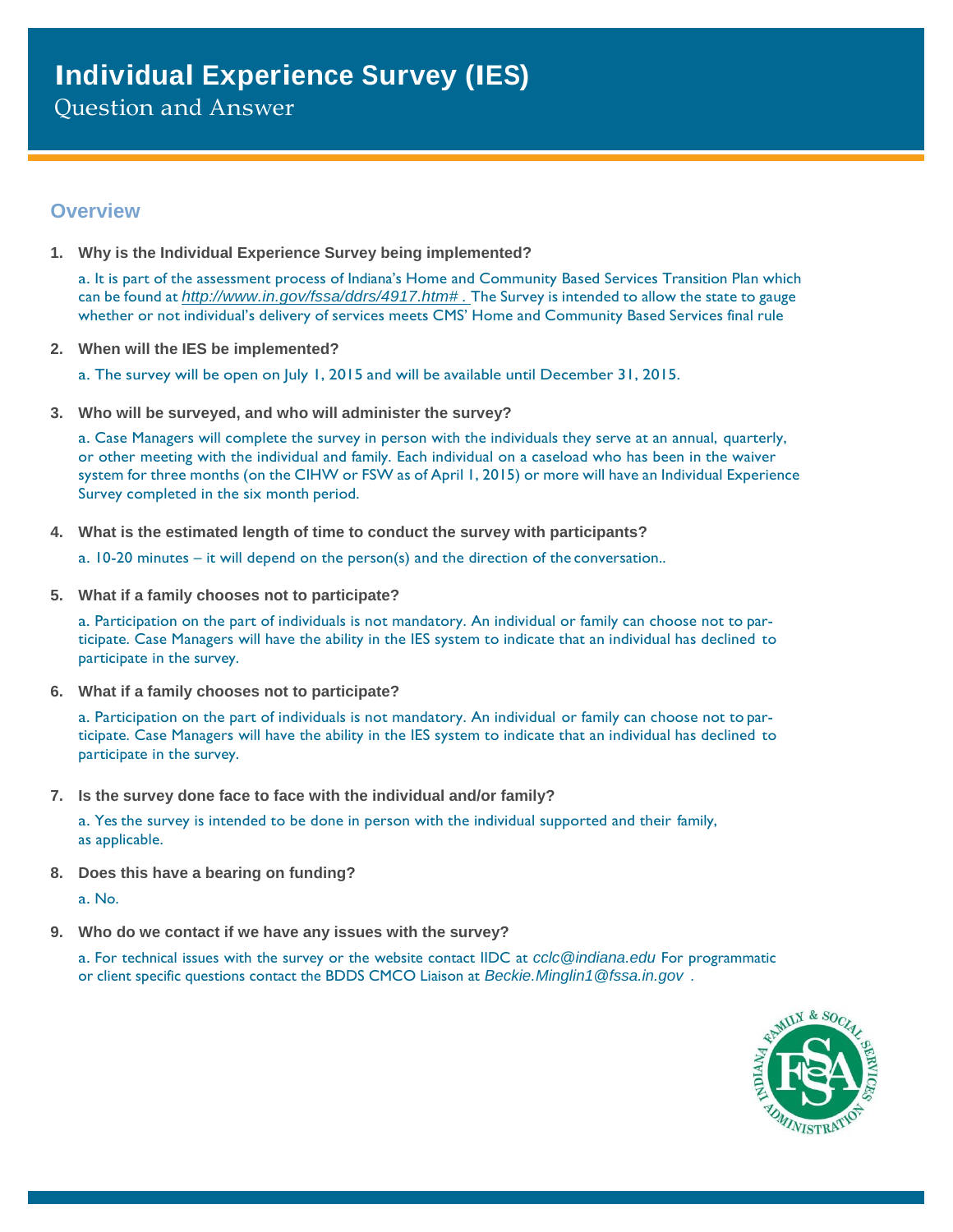## **Administering the Survey**

**10. Is the family able to get a copy of the survey if it is requested?**

a. you may give the family or individual a printed copy of the survey. One is available to download from the IES Site.

**11. Is this survey going to be in our system before July 1, 2015 so we can view before meeting with clients?**

a. The survey is on IU's system. You can view and download the survey document in advance but the survey data entry and functionality will not be available until July 1, 2015.

**12. Will we be able to copy and print a saved survey?**

a. No – the system is not designed to do this.

**13. It would appear by the nature of the questions that it does not matter how long an individual has been in services. Is the duration in services (for instance those in intake) relevant? Would we do this for people in intake?**

a. Only individuals who are fully enrolled in the waiver and who have been in services for three months or more will participate in the survey. Those in Intake or who have NOT been in the system for more than three months will not be surveyed and will not appear on the Case Manger'srosters.

**14. It keeps being mentioned this will be done in a meeting; can it be done outside of a meeting?**

a. The survey does not have to take place during a meeting and can be done during a home visit or other time that the Case Manager is seeing the individual in person.

**15. Will this be done yearly? If so, if we complete one in July will the due date be July of next year?**

a. We have not yet determined the frequency at which the IES will be done in the future.

**16. Will we be able to access this through Advocare?**

a. No – the survey is on the Indiana University system. We will post a link in Advocare.

**17. Do we need to get releases signed, since this is not part of INsite or Advocare and we are entering information somewhere else about the client?**

a. No – IIDC is acting on behalf of DDRS to do this work and no releases are needed.

**18. Isn't most of this information already in Advocare?**

a.The information is not available in this manner and not in a way that DDRS can assess or capture the individual's current experiences in the system. DDRS is trying to clearly understand how individuals are experiencing supports – not just where they are living.

**19. Can Case Managers complete the survey on paper with the individual/family and then enter the information into the IES online system?**

a. Yes – as long as the information gets into the online system the method of administration is up to the Case Manager. Please remember that the survey must be administered in person at a face to face visit.

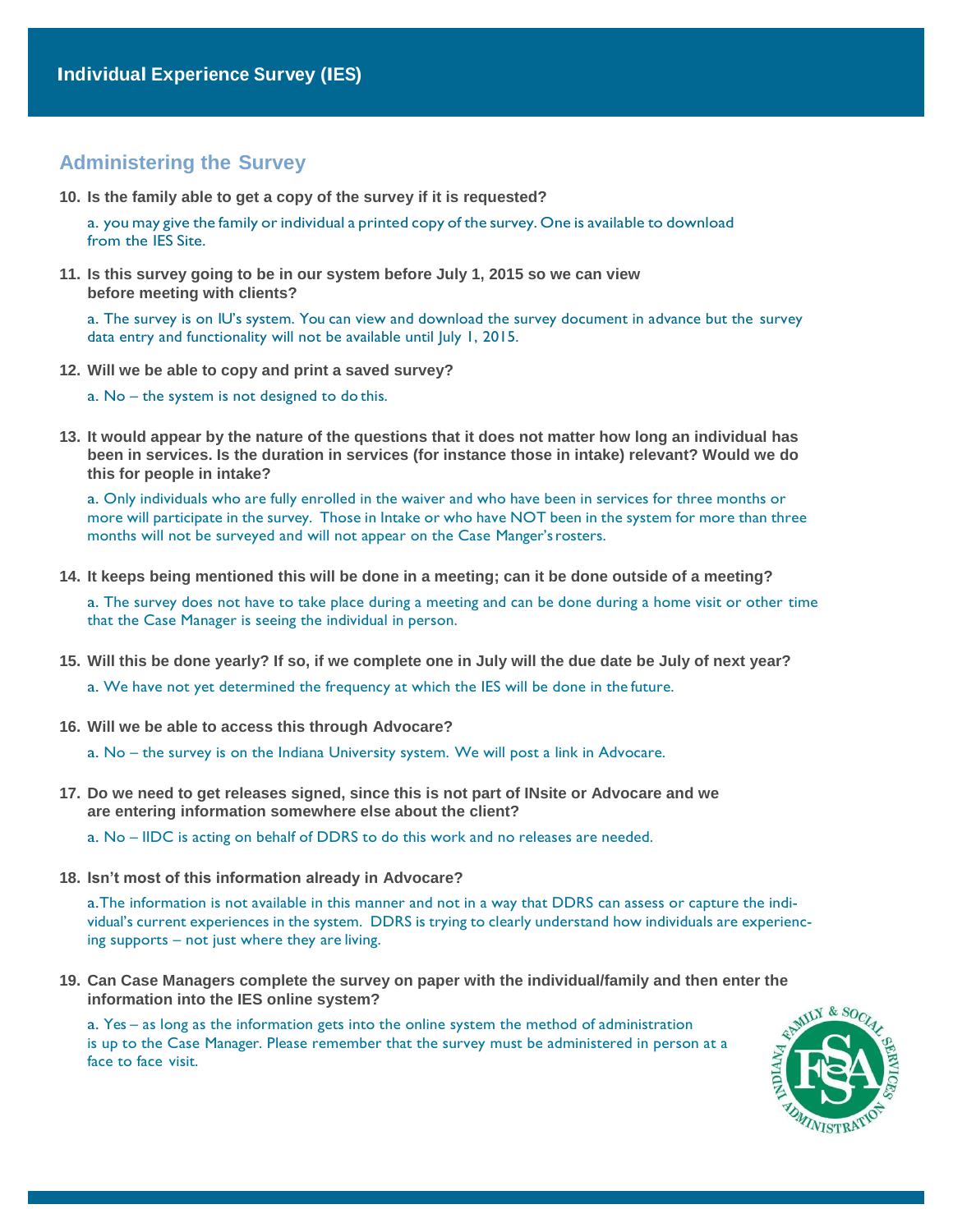## **Technical Questions**

- **20. Who will assign us our username and password?**
	- a. Please see the information on Page 2 of the Instruction Sheet.
- **21. How is "unique ID#" determined?**
	- a. It is the unique ID assigned in Advocare.
- **22. Is there a narrative section for clarification to any questions where the selections are not clear?**
	- a. No this is really a quantitative, not a qualitative analysis.
- **23. Does the survey save as you go?**

a. No. Because there is a requirement that all questions are answered the survey will save when you complete all of the questions and select "submit" at the end of the survey.

- **24. Does the roster pull up only the case manager's consumers or all in the company?**
	- a. Case Managers will only see the individuals that are on their caseloads.
- **25. Could Power of Attorney be added for Legal Status?**
	- a. At this time we will not add this option to the survey.

## **SituationSpecific**

- **26. How do we administer the survey to the children on our caseloads?**
	- a. There is an option on each question to indicate that the specific question is not applicable for the individual.
- **27. If individual is non-verbal, is he she exempt or does guardian answer?**

a. Talking with both the individual and the family to determine the experience the individual is having is appropriate. If there is not a family member, guardian, or advocate to help then talking with the Direct Service Professional who spends time with the individual would be appropriate.

**28. What about two individuals that are siblings that literally live with their mother 50% of the time and with their father 50% of the time, how would this work for them?**

a. The survey is not really about where they are living but HOW they are living and experiencing their lives. So the answers to the questions would reflect what they experience throughout their lives.

**29. On Question number 11 you stated non staff -what if staff has to be present?**

a. If the individual needs to have staff with them for medical or behavioral issues then the answer would just apply to the non-staff.

**30. On Question 11, if someone sees their friends at day program, that's not really the intent of question 11, right? Aren't we looking for times they hang out with friends outside of day services?**

a. Correct – we are looking for interactions outside of traditional day programming.

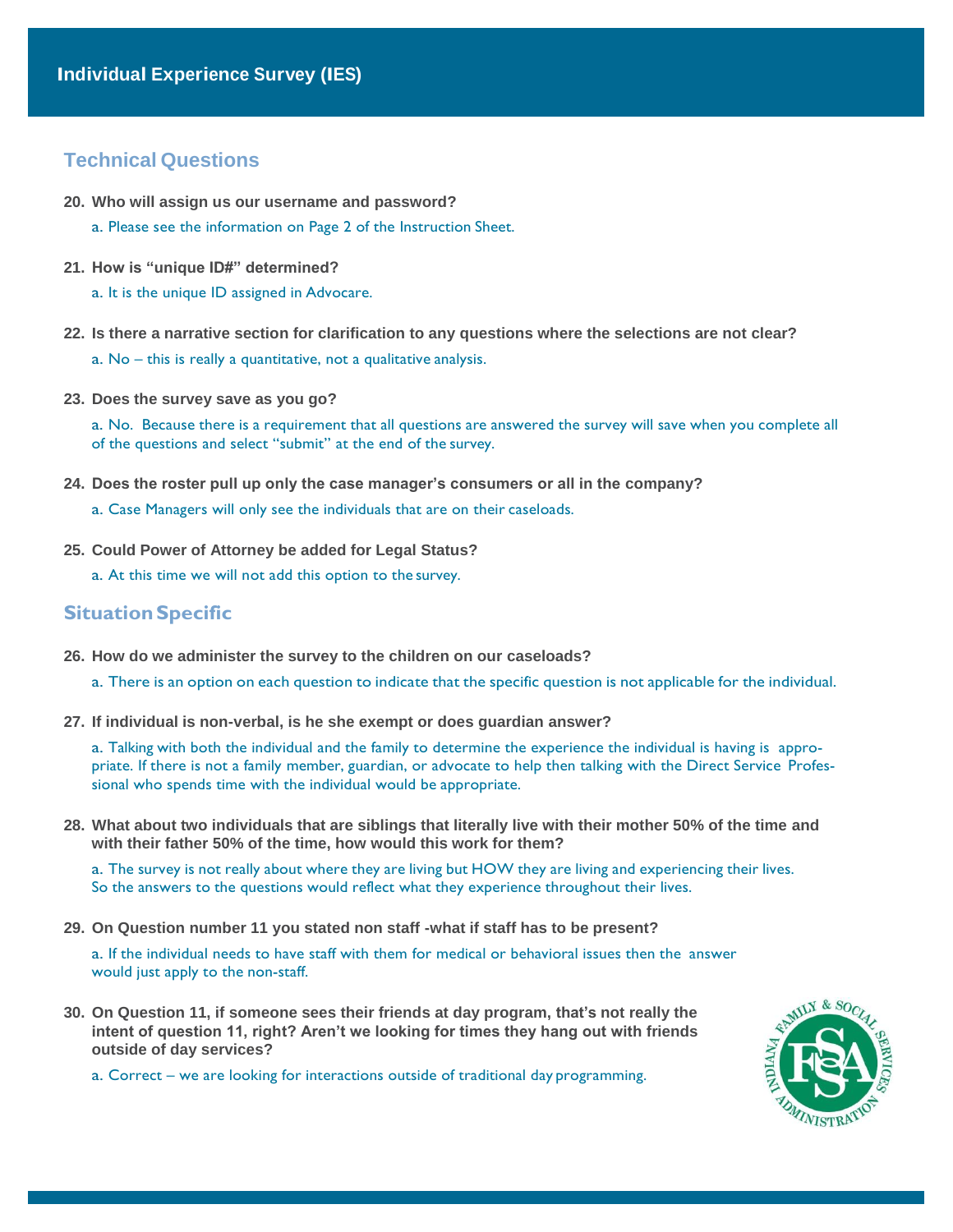**31. If they are not in the community without supervision, for safety reasons, how do we answer that?**

a. Answer the question to reflect the most appropriate answer regardless of the reasons for the answer.

**32. How can we verify that information being provided is accurate if consumer is nonverbal, severe to profound Intellectual Disability with no guardian and we have to rely on staff/provider to answer questions?**

a. On a case by case basis the Case Manager will need to determine the most effective manner to collect the information. If there is a need to work with a direct service provider to help with the survey in some cases that would be appropriate.

**33. If someone is with peers at a day program and goes into community w/staff and/or peers, does that time go into questions 17 & 18?**

a. Question 17 is specifically in regards to day services and Question 18 is looking at natural supports and non-staff supports.

**34. For the secondary disability labels, I have several consumers who have multiple secondary disabili- ties; can we mark more than one?**

a. There is no need to do this at this time – we have basic diagnosis information in the system and we do not further information in this area for the purposes of the survey.

- **35. Question 8: Access to money - Could you add access via debit card?**
	- a. Yes we will add this option.
- **36. What if they do not have any family that they can visit with?**
	- a. There is the option to select Not Applicable.
- **37. Does paid staff qualify as social interactions with individuals without disabilities?**

a. No – we are really looking for interactions with non-paid, naturalsupports.

**38. If individual has community employment 10 hours weekly, but spends rest of time at home, is pri- mary day location home?**

a. Yes**.**

**39. What if they moved into their waiver home many years ago and no one is around anymore who worked with the client at that time? If the client is non-verbal, how will we know if he/she had a chance to make choices regarding his housemates, decor, etc.? An answer may not be available for some questions due to now long ago some things happened?**

a. Case Managers should rely on their professional judgement to determine the ability the individual has the ability to make choices about their living situation, the décor, the food they eat, etc.

**40. How is electronic monitoring accounted for #7? They do have "access" to staff then, just not in person "access."**

a. This is another case where Case Managers should use their professional judgement on staff access in the case of Electronic Monitoring.